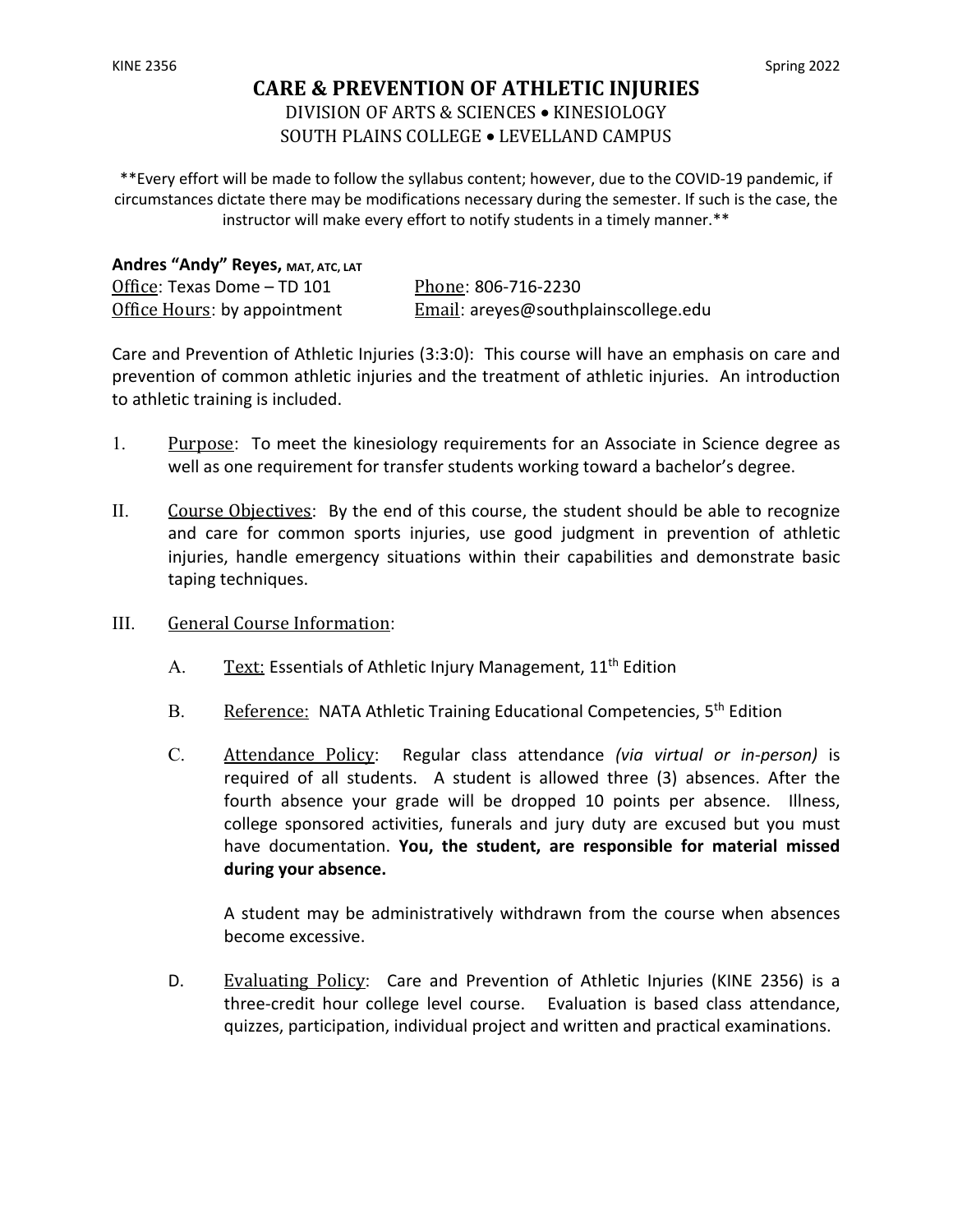E. Grading Policy: The following scale will be used for grading:

| 1000-900: A     |  | 250 Points Lecture Quizzes (16)                       |
|-----------------|--|-------------------------------------------------------|
| 899-800: B      |  | 200 Points Taping Practical exam                      |
| 799-700: C      |  | 200 Points Written exams (2 exams at 100 points each) |
| 699-600: D      |  | 250 Points Sports Injury Project                      |
| 599 or below: F |  | 100 Points Comprehensive final exam                   |

Grades will be assigned on the scale presented above. There will be no rounding up a letter grade at the end of the course. Extra credit opportunities may or may not be made available during the semester. Any extra credit opportunities will be announced during class time and repeated through Blackboard.

Lecture Quizzes are open for a week at the end of each lecture. Late Quizzes are not accepted.

Make-up written exams are ONLY given upon instructor approval PRIOR to the exam. If you absolutely cannot be in class when an exam is scheduled, it is your responsibility to contact me *prior* to the scheduled exam with valid documentation. If you miss a scheduled exam due to illness or a last-minute occurrence, valid documentation may be necessary, and it is your responsibility to get in touch with me *w/in 24 hours of the missed exam* or a grade of zero will be automatically given for the exam.

- F. Lab Policy: Certain aspects of this class may include basic physical fitness exercises, taping and wrapping of body parts, simulations of treatment/rehab routines, in order to fully understand some of the material related to the topic. Students are expected to participate fully in these activities. All supplies will be provided.
- G. Phone/Electronic devices: Please silence and put away your phone. Many studies have found a cell phone to be an impediment to learning in class. Use of cell phones during class is disrespectful to the instructor and to your classmates who are distracted by the sights and sounds of you on your phone. Feel free to use a laptop/tablet, but ONLY for class related work. It is easy for the instructor to tell when you are doing something off topic and distracted from class.

*Consistent with the latest CDC recommendations, we have revised our guidance for students, faculty, and staff who have a known exposure or have tested positive. Anyone with a known exposure should wear a mask for 10 days and should seek a COVID-19 test on day five after exposure. If you test positive or develop symptoms, you should immediately self-isolate and seek a COVID-19 test. Please immediately notify your instructor, supervisor, and DeEtte Edens, Associate Director of Health and Wellness, any time you test positive for COVID-19. Anyone who tests positive is required to self-isolate for five days. Following the five-day isolation period, if you are asymptomatic or your symptoms are resolving, you may return to work or class but should wear a mask for five additional days. If you are still symptomatic, please contact DeEtte Edens at dedens@southplainscollege.edu or 806-716-2376 prior to your return date.*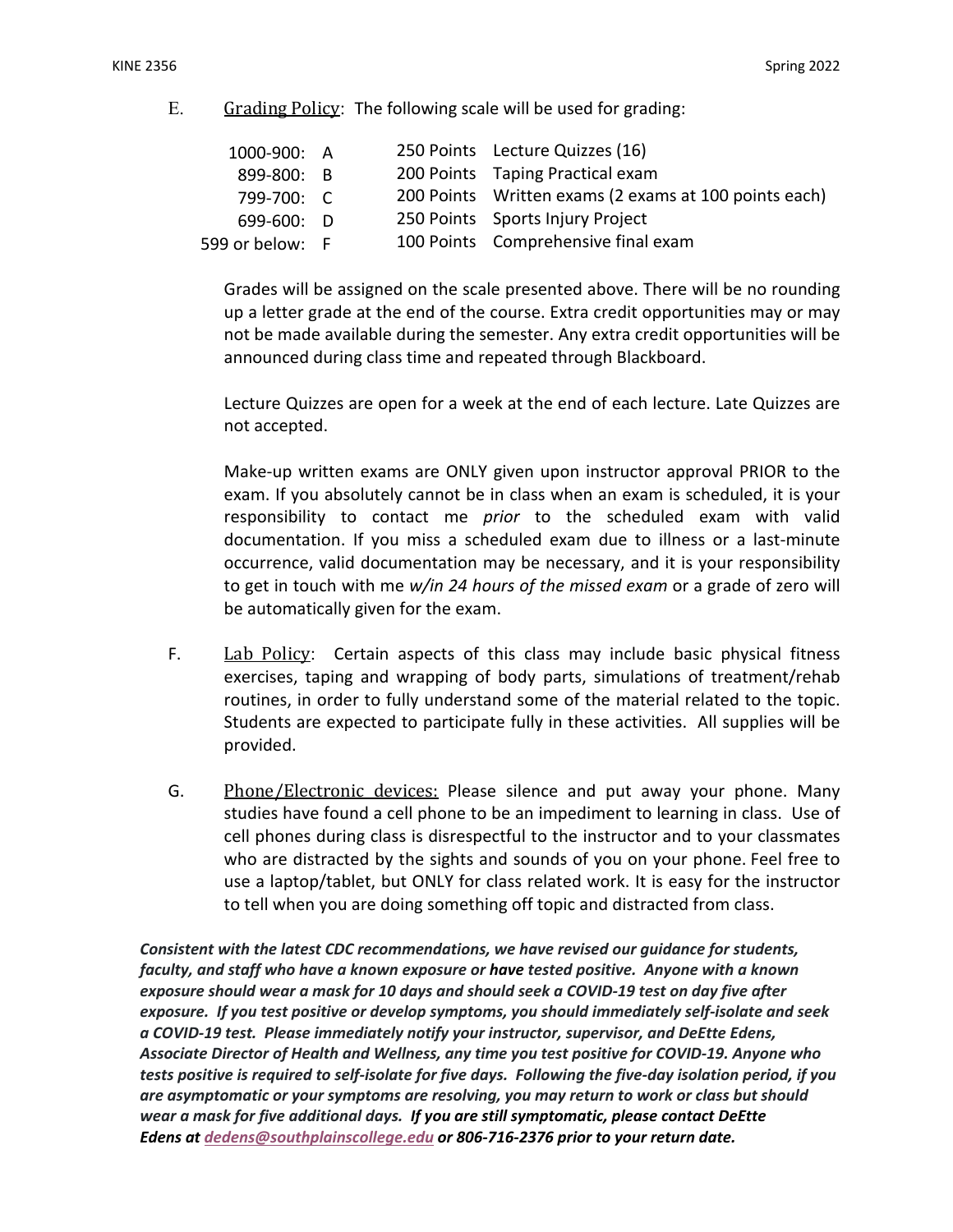Student Code of Conduct Policy: Any successful learning experience requires mutual respect on the part of the student and the instructor. Neither instructor nor student should be subject to others' behavior that is rude, disruptive, intimidating, aggressive, or demeaning. Student conduct that disrupts the learning process or is deemed disrespectful or threatening shall not be tolerated and may lead to disciplinary action and/or removal from class.

Diversity Statement: In this class, the teacher will establish and support an environment that values and nurtures individual and group differences and encourages engagement and interaction. Understanding and respecting multiple experiences and perspectives will serve to challenge and stimulate all of us to learn about others, about the larger world and about ourselves. By promoting diversity and intellectual exchange, we will not only mirror society as it is, but also model society as it should and can be.

Disability Statement: Students with disabilities, including but not limited to physical, psychiatric, or learning disabilities, who wish to request accommodations in this class should notify the Disability Services Office early in the semester so that the appropriate arrangements may be made. In accordance with federal law, a student requesting accommodations must provide acceptable documentation of his/her disability to the Disability Services Office. For more information, call or visit the Disability Services Office at Levelland (Student Health & Wellness Office) 806-716- 2577, Reese Center (Building 8) & Lubbock Center 806-716-4675, or Plainview Center (Main Office) 806-716-4302 or 806-296-9611.

Non-Discrimination Statement: South Plains College does not discriminate on the basis of race, color, national origin, sex, disability or age in its programs and activities. The following person has been designated to handle inquiries regarding the non-discrimination policies: Vice President for Student Affairs, South Plains College -1401 College Avenue, Box 5, Levelland, TX 79336. Phone number 806-894- 9611

Title IX Pregnancy Accommodations Statement: If you are pregnant, or have given birth within six months, Under Title IX you have a right to reasonable accommodations to help continue your education. To activate accommodations, you must submit a Title IX pregnancy accommodations request, along with specific medical documentation, to the Director of Health and Wellness. Once approved, notification will be sent to the student and instructors. It is the student's responsibility to work with the instructor to arrange accommodations. Contact the Director of Health and Wellness at 806-716-2360 or email cgilster@southplainscollege.edu for assistance.

Campus Concealed Carry Statement: Campus Concealed Carry - Texas Senate Bill - 11 (Government Code 411.2031, et al.) authorizes the carrying of a concealed handgun in South Plains College buildings only by persons who have been issued and are in possession of a Texas License to Carry a Handgun. Qualified law enforcement officers or those who are otherwise authorized to carry a concealed handgun in the State of Texas are also permitted to do so. Pursuant to Penal Code (PC) 46.035 and South Plains College policy, license holders may not carry a concealed handgun in restricted locations. For a list of locations, please refer to the SPC policy at:

http://www.southplainscollege.edu/human\_resources/policy\_procedure/hhc.php

Pursuant to PC 46.035, the open carrying of handguns is prohibited on all South Plains College campuses. Report violations to the College Police Department at 806-716-2396 or 9-1-1.